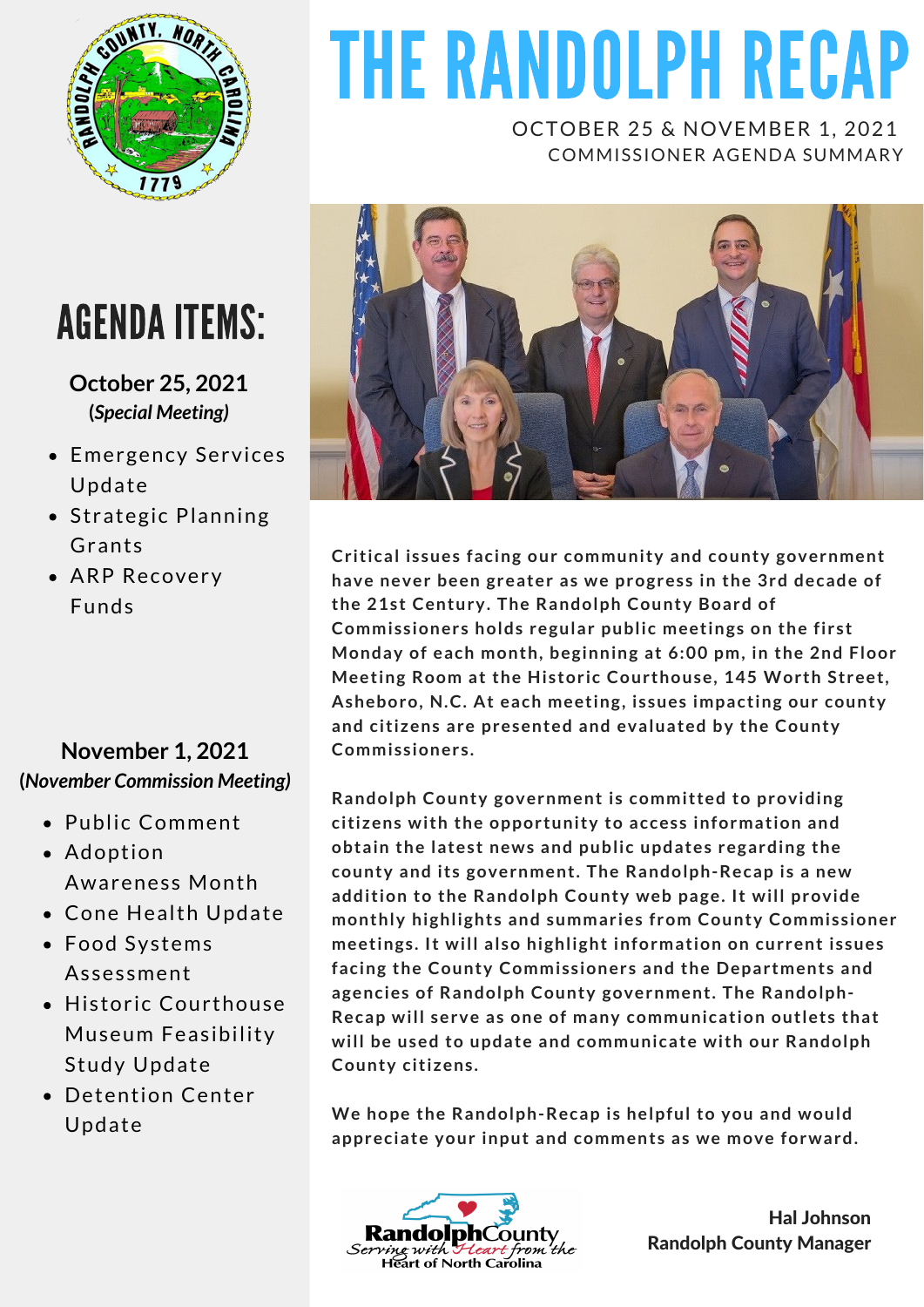

#### **Strategic Planning Grants**

Randolph County set aside annual landfill revenues in reserve funds to support wellbeing initiatives identified in the 2016 Strategic Plan. On October 25th, Commissioners approved the use of Strategic Planning Funds for seven projects.

The Town of Liberty was awarded \$99,000 for outdoor community engagement and depot preservation.

The Town of Seagrove was awarded \$108,000 for downtown Seagrove sidewalks.

The Randolph County Partnership for Children was awarded \$50,000 for an early childhood community survey.

The Randolph County Family Crisis Center was awarded \$134,207 in funding for Emmy's House.

The Randolph County Partnership for Children was awarded \$250,000 for the Library Based Navigators program.

The Town of Liberty was awarded \$99,000 for the Liberty Heritage Museum.

The Asheboro/Randolph Chamber awarded \$50,000 for The Business Gym, an online program to support local businesses.

# THE RANDOLPH RECAP

#### OCTOBER 25, 2021 **SPECIAL COMMISSIONER MEETING AGENDA SUMMARY**

## **Emergency Services Updates**

Hal Johnson, County Manager, shared that Randolph County has made major advancements in Emergency Services. "This has been a major number one priority of the Board of County Commissioners over the last several years." said Johnson.

Advancements include the addition of three ambulance bases (Coleridge, New Hope, and Trinity), new medical equipment for ambulances and paramedics, new headquarters facility, the addition of a morgue, and transition from twenty-four to twelve-hour shifts with twenty-four new position allocations. Commissioners also authorized a salary and position classification study that allowed Randolph County to make emergency medical staff salaries comparable with adjoining counties.

"The County has addressed every issue facing emergency services in a proactive manner" said Johnson. The pandemic has had a significant impact on Emergency Services and led to a personnel shortage. Currently, there are eleven full-time vacancies and eight paramedic vacancies.

To address current emergency services challenges, Commissioners approved four actions as immediate and ongoing measures to increase and maintain staffing levels. These initiatives include a \$4500 sign-on bonus for paramedic positions, a \$200 bonus per additional shift worked, and reclassification of the Emergency Intake Specialist position to Telecommunicator. Additionally, Holiday Buyback, compensation for accrued holiday leave, was approved as an ongoing measure to recognize and retain emergency staff.

## **ARP Recovery Funds**

Randolph County believes that final approval of American Rescue Plan allotments should wait until US Treasury requirements are final. According to legislation, ARP funds should respond to the negative effects of the Coronavirus pandemic.

Presently, the US Treasury has only issued an interim ruling defining the use of funds, but there has been no final guidance. Darrell Frye, Commissioner Chair, explained that Randolph County "is giving this a lot of due diligence, we want to be deliberate in this process."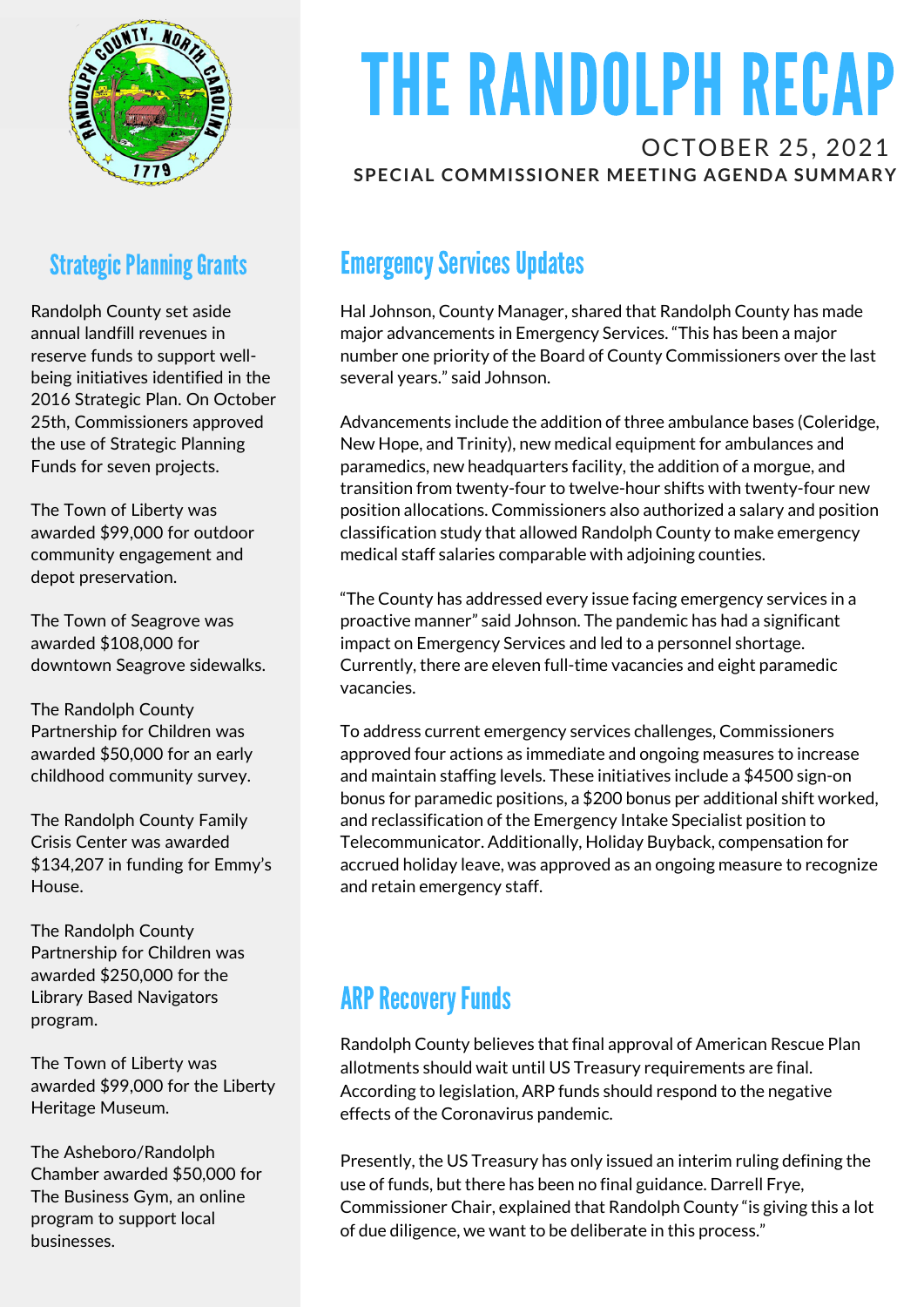

#### NATIONAL ADOPTION AWARENESS MONTH

November is recognized nationally as Adoption Awareness Month. Adoption Awareness Month aims to provide permanent homes to as many children as possible, highlight the number of children waiting for permanent homes, and appreciate the adults who open their hearts and their homes to our children and youth.

The Randolph County Department of Social Services presently serves over 200 children in substitute care who live apart from their birth families.

The Randolph County Board of Commissioners recognizes November as Adoption Awareness month and urges its citizens to acknowledge and support this observance.

# THE RANDOLPH RECAP NOVEMBER 1, 2021

COMMISSIONER AGENDA SUMMARY

### PUBLIC COMMENT PERIOD

Commissioners were urged to adopt a resolution declaring Randolph County a sanctuary for life. This resolution would encourage Randolph County citizens to promote and defend the inalienable right to life and the inherent dignity of all human beings, including the preborn from conception through all stages of development. "We all have value. We are all worthy of respect, dignity, and protection from oppression, abuse and injustice." said Brent Tysinger.

Mr. Tysinger, a local pastor and lifelong resident of Randolph County, believes that adoption of the proposed resolution by Randolph County Commissioners would be a step in the right direction.

In 2018, one hundred fifty-four abortions took place in Randolph County. Caralynn Vaughn, Executive Director of Your Choices Randolph, and advocate of the proposition, believes that Randolph County has the resources to meet the needs of women and families affected in ways other than abortion. "Abortion is a long-term solution to a very short-term problem." said Vaughn. Commissioners agreed that abortion is prevalent in Randolph County and that the proposed resolution will be an action item on the December agenda.

Randolph County Commissioners also heard discussion from individuals both in favor and opposition of removing the Confederate Monument in front of the Randolph County Historic Courthouse. Maria Foust, a sophomore at Southwestern Randolph High School, believes that although conversations surrounding this issue are uncomfortable, it is a discussion the commissioners must have.

Two Randolph County citizens, who have lived outside of Randolph County, but both recently moved back, spoke in favor of removing the statue from its current location and urged the commissioners to take immediate action.

Dwain P. Roberts, Chief Commander of the Sons of Confederate Veterans, believes that the statue should stay in its current location, as it is a monument erected in honor of past Randolph County citizens and taxpayers.

Roger Johnson, a Randolph County resident, shared that he was a lover of all history and that it would be heartbreaking to erase or change any part of history. He believes the monument does not represent slavery but instead represents those who fought for their home and way of life. Mr. Johnson believes the monument should stay in its current location.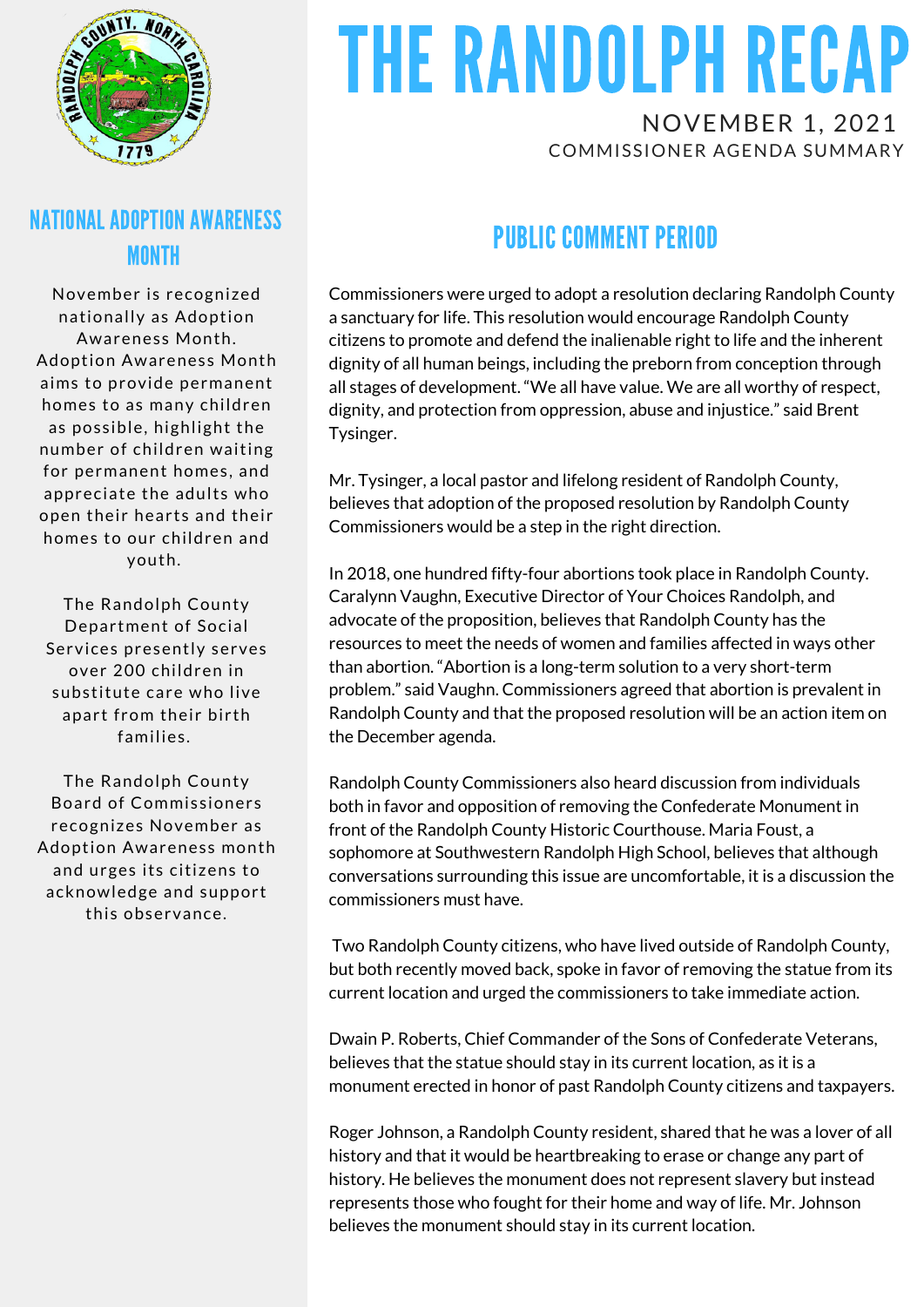

#### **Cone Health Updates**

Cone Health was originally slated to have a hospital in Randolph County. Although that plan did not come to fruition, settlement of the sale of Randolph Hospital included forty percent ownership by Cone Health of the Randolph Hospital Cancer Center.

For this reason, Cone must build a standalone cancer center in Randolph County. Darrell Frye, Commissioner Chair, reported that Cone Health currently has sixty million dollars budgeted to erect a new cancer center in Randolph County.

"Their new executive leadership is sincere in their willingness and intent to deal professionally and respectfully with Randolph County. They look forward to having this facility here." said Frye.

# THE RANDOLPH RECAP NOVEMBER 1, 2021

COMMISSIONER AGENDA SUMMARY

## **Food Systems Assesment**

In 2020, the Piedmont Triad Regional Food Council assessed data in several research areas, including food security, supply chains, food and farm production, and economic development. The assessment returned the following findings.

Randolph County has a 12% food insecurity rate. Also, at 12% is the increase of SNAP/FNS applications in Randolph County from 2019-2020. Currently, Randolph County is home to 620 food businesses in 7 industry sectors. Data shows uneven distribution amongst age groups in Randolph County principal producers, with over half being 55 and over. There is also a sizable gap between men and women that are principal producers, with a 75-25% split. In terms of race, over 97% of Randolph County principal producers are white.

The Piedmont Triad Regional Food Council provided recommendations to address the study findings including, more coordinated support, opportunities for institutional purchasing, and investment in infrastructure. Commissioner Allen noted that these issues have become increasingly important and visible during the pandemic. "These issues will not go away soon, but that there is opportunity for counties to get involved and provide services." -David Allen, Randolph County Commissioner.